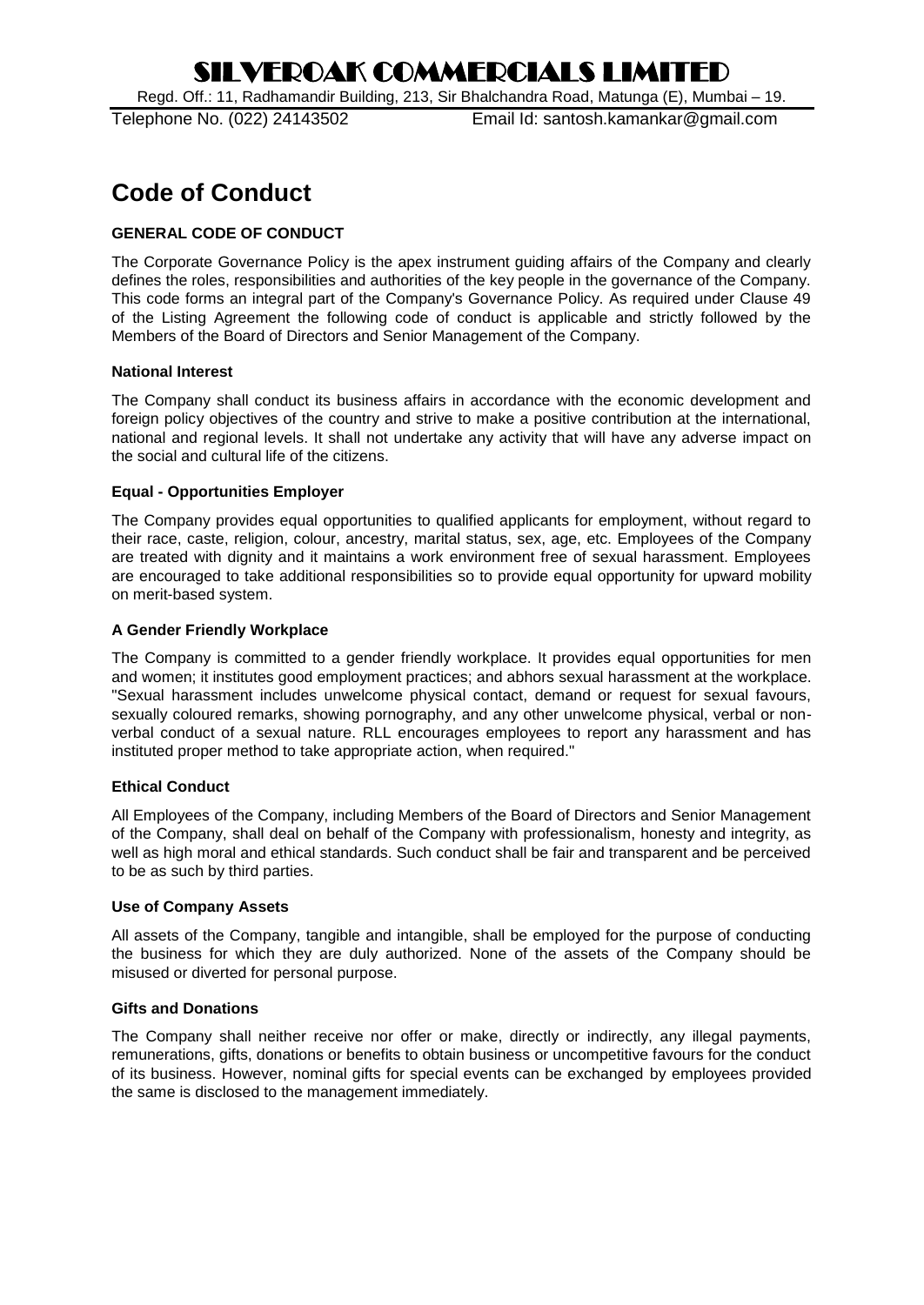Regd. Off.: 11, Radhamandir Building, 213, Sir Bhalchandra Road, Matunga (E), Mumbai – 19.

Telephone No. (022) 24143502 Email Id: santosh.kamankar@gmail.com

### **Government Agencies**

The Company and its employees shall not offer or give any Company funds or property as donation to any government agencies or their representatives, directly or through intermediaries, in order to obtain any favourable performance of official duties.

### **Political Non – Alignment**

The Company shall not publicly support any specific political party or candidate for political office. The Company shall not offer or give any company funds or property as donations to any specific political party, candidate or campaign. The employees are free to exercise their democratic rights on individual basis without implying, directly or indirectly, any involvement of the Company.

#### **Citizenship**

The officers and employees of the Company shall be free to pursue an active role in civic or political affairs as long as it does not adversely affect the business or interests of the Company.

## **Conflict of Interest**

Any Director or Management Employee of the Company shall not engage in any business, relationship or activity, which might detrimentally conflict with the interest of the Company. A conflict of interest, actual or potential, may arise when, directly or indirectly: 1. A person engages in a business relationship or activity with anyone who is party to a transaction with the Company. 2. A person derives benefit to any of his/her relatives by making or influencing decision relating to any transaction of the Company. 3. An independent judgment in the best interest of the Company cannot be exercised for personal reasons. 4. A person or his/her relatives investment in any Company which is an actual or potential competitor, supplier, customer, distributor, joint venture or other alliance partner of the Company (ownership of up to 1 per cent of the subscribed share capital of a publicity held company shall not ordinarily constitute a financial interest for this purpose). 5. A person conducts/influences business on behalf of the Company with a supplier or customer of whom his/her relative is a principal, officer or representative, resulting in a benefit to him/her or his/her relative. 6. A person awards benefits, such as increase in salary or other remuneration, posting, promotion or recruitment of a relative of an employee of the Company, where such an individual is in a position to influence the decision with regard to such benefits. 7. A person accepts gifts, donations, hospitality and/or entertainment beyond the customary level from existing or potential suppliers, customers or other third parties which have business dealing with the Company unless a full disclosure, in writing, has been made to the Company's management or the Board of Directors and approval received in writing. 8. A person accepts employment, a position of responsibility (such as a consultant or a director) or provides 'freelance' services to any other Company without approval of the Board of Directors of the Company.

#### **Corporate Opportunities**

An officer shall not exploit for his/her personal gain, opportunities that are discovered through the use of Company property, information or position, unless the opportunity is disclosed fully in writing to the Company's Board of Directors and the Board declines to pursue such opportunity. Representation The officers shall not write, appear or represent himself as the Company to any third party unless authorized by the Company in writing.

## **Cost Consciousness**

All the directors and senior management employees of the Company should strive for optimum utilization of available resources. They shall exercise care to ensure that costs are reasonable and there is no wastage and ostentation in Company expenditure shall be avoided.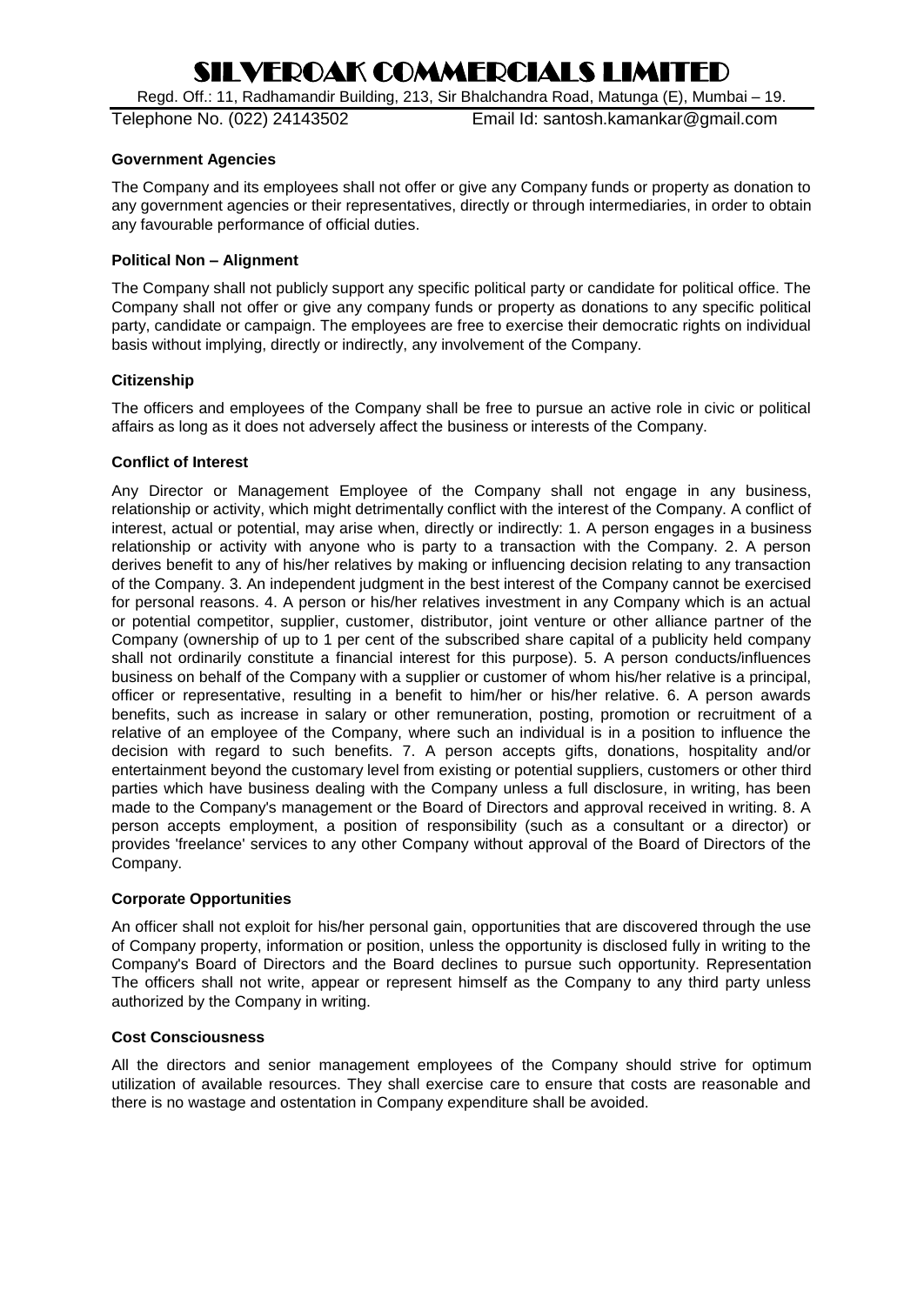Regd. Off.: 11, Radhamandir Building, 213, Sir Bhalchandra Road, Matunga (E), Mumbai – 19.

Telephone No. (022) 24143502 Email Id: santosh.kamankar@gmail.com

### **Integrity**

Every officer and employee of the Company shall ensure the integrity of data or information furnished to the Company.

### **Transparency**

All directors, officers and employees shall ensure that their actions in the conduct of business are totally transparent expect where the need of business security dictate otherwise. Such transparency shall be brought about through appropriate policies, systems and processes including as appropriate, segregation of duties, tiered approval mechanism and involvement of more than one manager in key decisions and maintaining supporting records. Operations and activities shall be audited periodically to ensure transparency.

#### **Confidentiality**

All directors and management employees shall ensure that any confidential information gained in their official capacity is not utilized for personal profit or for the advantage of any other person. They shall not disclose in writing/verbal any facts, figures, information, trade secrets and/or confidential documents obtained during the course of business relationship with Company to any person/authority/organization/statutory body unless required by law and/or with specific written permission of the Company. They shall not provide any information either formally or informally to the press or to any other publicity media unless specifically authorized to do so. They shall adhere to the provisions of SEBI (Prohibition of Insider Trading) Regulations, 1992

#### **Intellectual Property Rights**

All documents, processes, manuals, literature, systems etc. or any other intellectual property developed or created by the officers during the association with the Company are sole Intellectual Property of the Company.

## **Quality of Products and Services**

The Company and its officers shall be committed to supply goods and services of the highest quality standards, backed by efficient after sales service consistent with the requirements of the customers to ensure their total satisfaction. The quality standards of the Company's goods and services shall meet the required national standards and the Company shall endeavor to achieve international standards.

#### **Competition**

The Company and its officers shall strive to establish and support a competitive, open market economy. Specifically, the Company shall not engage in activities, which generate or support formation of monopolies, cartels and similar unfair trade practices. The Company and its officers shall market the products and services of the Company on its own merits and shall not make unfair and misleading statements about the Company's or competitors' products and services. Any collection of competitive information shall be made only in the normal course of business through legally permitted means.

#### **Financial Reporting and Records**

The Company and its officers shall prepare and maintain accounts of the Company's business affairs fairly and accurately in accordance with the generally accepted accounting and financial reporting standards. Internal accounting and audit procedures shall fairly and accurately reflect all of the Company's business transactions and disposition of assets. All required information shall be accessible to Company auditors and other authorized parties and government agencies. There shall be no willful omission of any transaction from the books and records, no advance income recognition, and no hidden bank account and funds.